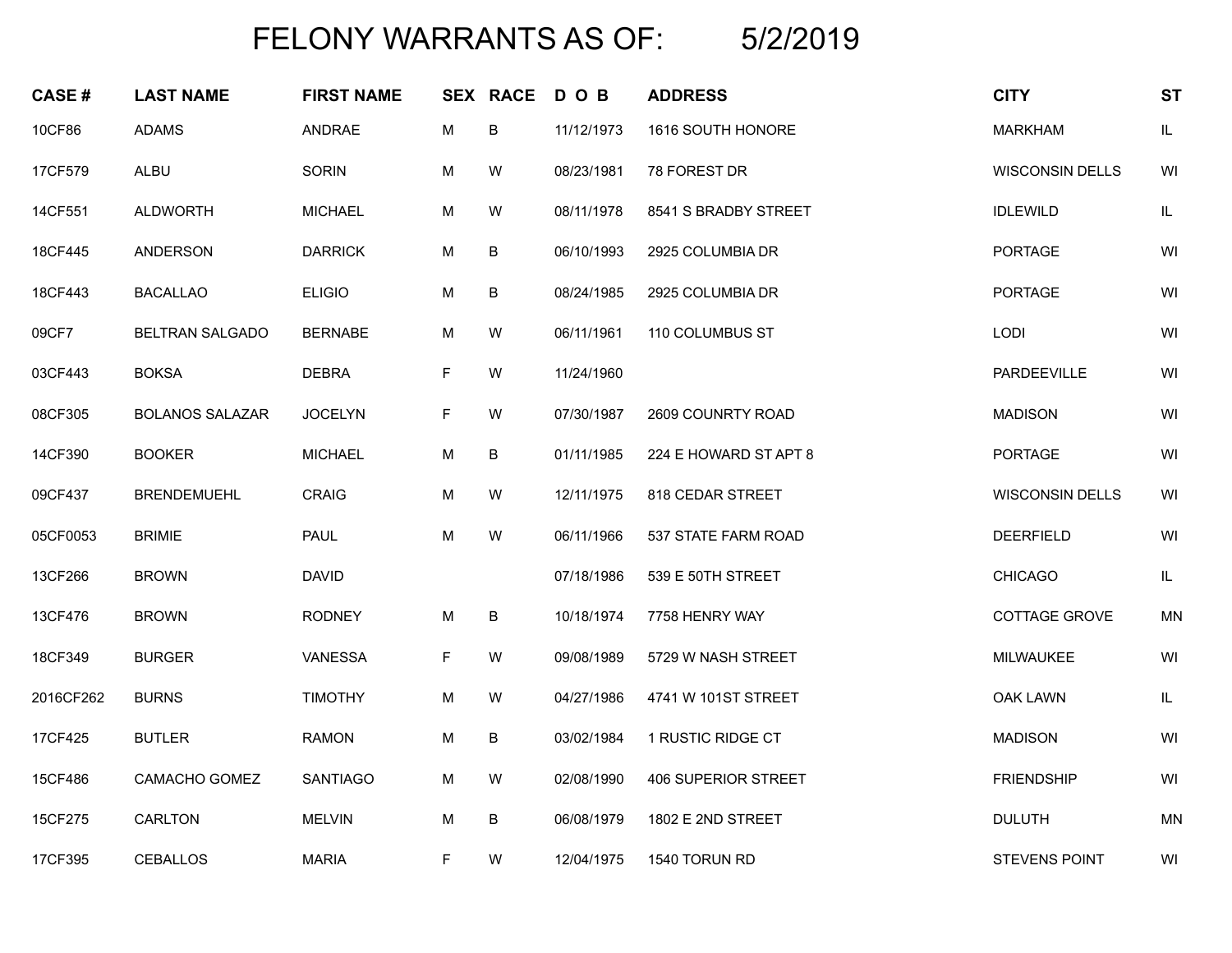| <b>CASE#</b> | <b>LAST NAME</b>      | <b>FIRST NAME</b> |   | <b>SEX RACE</b> | DOB        | <b>ADDRESS</b>         | <b>CITY</b>            | <b>ST</b>                                                                              |
|--------------|-----------------------|-------------------|---|-----------------|------------|------------------------|------------------------|----------------------------------------------------------------------------------------|
| 11CF371      | CERVANTES- GOMEZ      | PABLO             | М | U               | 10/19/1978 | 2812 VINE STREET       | <b>WISCONSIN DELLS</b> | WI                                                                                     |
| 17CF401      | <b>CHAPIN</b>         | <b>JOSHUA</b>     | M | W               | 07/30/1979 | 2232 S 76TH STREET     | <b>MILWAUKEE</b>       | WI                                                                                     |
| 17CF40       | <b>CLINGER</b>        | <b>FORREST</b>    | M | W               | 05/21/1985 | 624 S MAIN STREET      | <b>WESTFIELD</b>       | WI                                                                                     |
| 13CF256      | <b>CONNER</b>         | WILLIAM           | М | W               | 07/21/1960 | 4909 MONTMORENCY ROAD  | <b>POWELL</b>          | <b>TN</b>                                                                              |
| 19CF75       | <b>DAVIS</b>          | <b>DESHON</b>     | M | B               | 11/17/1995 | <b>150 SOUTH EDITH</b> | <b>POINTIC</b>         | $\mathsf{MI}% _{T}=\mathsf{M}_{T}\!\left( a,b\right) ,\ \mathsf{M}_{T}=\mathsf{M}_{T}$ |
| 17CF311      | <b>DEEN</b>           | <b>DARRELL</b>    | M | W               | 12/18/1966 | 6202 CONCORD BLVD      | INBER GROVE HEIGHT! MN |                                                                                        |
| 06CF84       | <b>DIAZ</b>           | <b>SALVADOR</b>   | M | W               | 02/10/1984 | 1115 ASPEN BLVD        | <b>SPARTA</b>          | WI                                                                                     |
| 15CF511      | <b>DOUGLAS</b>        | <b>MELVIN</b>     | M |                 | 03/15/1972 | <b>CATAIL LOUNGE</b>   | PARDEEVILLE            | WI                                                                                     |
| 10CF445      | <b>EBERT</b>          | <b>NORMAN</b>     | М | W               | 06/21/1965 | W11735 COUNTY RD AW    | <b>RANDOLPH</b>        | WI                                                                                     |
| 18CF508      | <b>ENTO</b>           | <b>JULIUS</b>     | M | В               | 08/05/1990 | 2862 KINGSTON DRIVE    | <b>MADISON</b>         | WI                                                                                     |
| 18CF241      | FIGUEROA MELENDEZ     | <b>JOSE</b>       | M | W               | 02/09/1989 | 2520 S8TH              | MILWAUKEE              | WI                                                                                     |
| 17CF250      | <b>FOX</b>            | <b>CHARLES</b>    |   |                 |            |                        |                        | WI                                                                                     |
| 16CF366      | <b>FRANKE</b>         | <b>STEVEN</b>     | М | W               | 02/10/1985 | <b>HOMELESS</b>        |                        |                                                                                        |
| 17CF45       | <b>GARCIA ROSARIO</b> | SAUL              | M | W               | 09/22/1979 | 2110 ROSENBERRY ROAD   | <b>MADISON</b>         | WI                                                                                     |
| 18CF439      | <b>GOINS</b>          | <b>JANARD</b>     | М | В               | 08/07/1991 | 15222 CHICAGO ROAD     | <b>DOLTON</b>          | $\mathsf{IL}$                                                                          |
| 03CF236      | GONZALEZ              | <b>MANUEL</b>     | М | W               | 07/07/1974 | 4320 LEWELLYN RD       | LAKELAND               | <b>FL</b>                                                                              |
| 18CF319      | <b>GRAHAM</b>         | JAMES             | M | W               | 09/06/1988 | 2900 NEW PINERY RD     | PORTAGE                | WI                                                                                     |
| 05CF356      | <b>GROSS</b>          | <b>BRIAN</b>      | M | W               | 05/04/1986 | 210 WALLACE ST         | <b>CUMBERLAND CITY</b> | <b>TN</b>                                                                              |
| 01CF231      | HALEY                 | <b>CHIPPER</b>    | M | В               | 04/02/1970 |                        |                        |                                                                                        |
| 12CF579      | <b>HANCOVSKY</b>      | <b>JAROSLAV</b>   | M | W               | 12/11/1956 | 222 W LAKE AVE         | <b>WISCONSIN DELLS</b> | WI                                                                                     |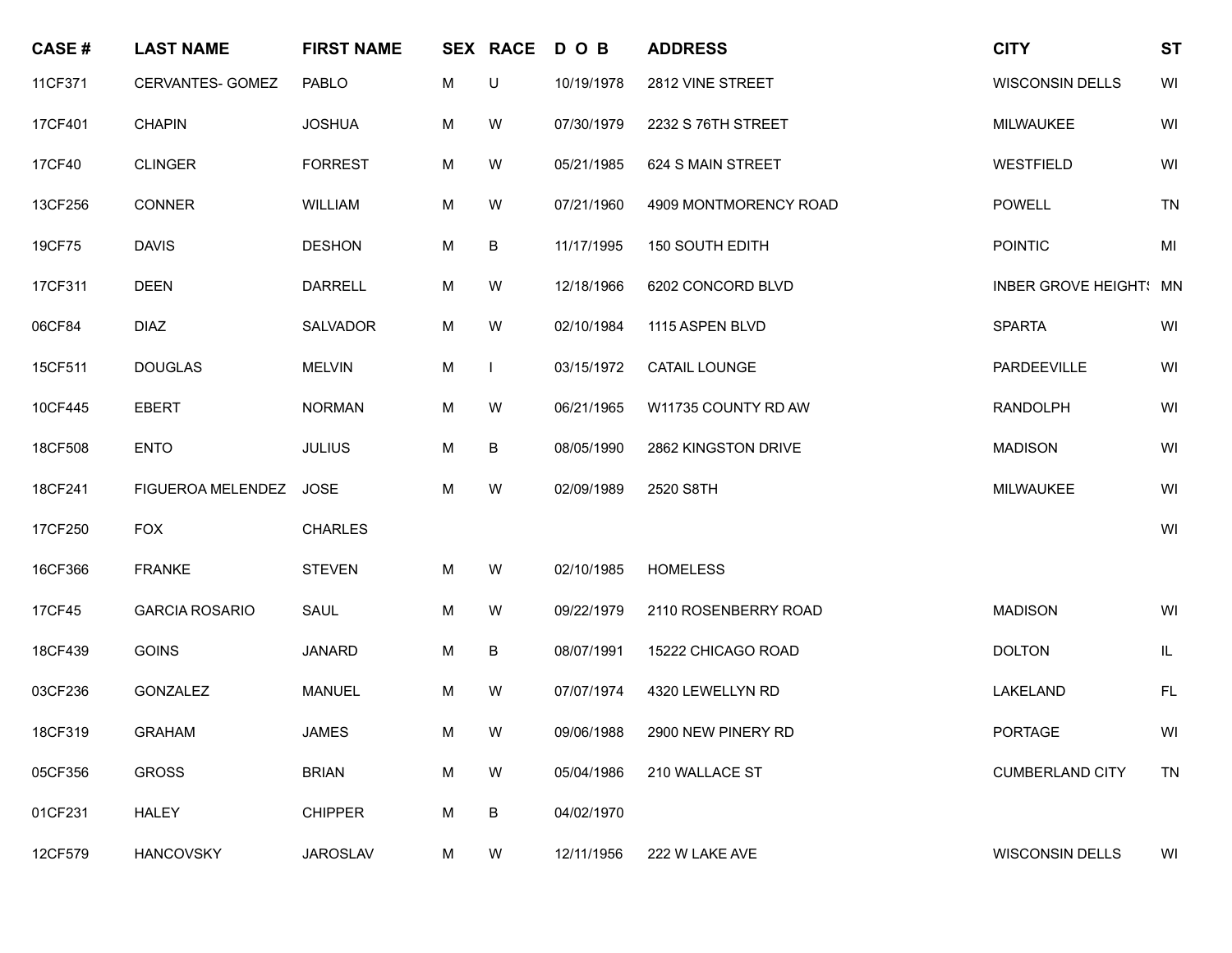| <b>CASE#</b> | <b>LAST NAME</b> | <b>FIRST NAME</b>  |    | <b>SEX RACE</b> | DOB        | <b>ADDRESS</b>       | <b>CITY</b>             | <b>ST</b> |
|--------------|------------------|--------------------|----|-----------------|------------|----------------------|-------------------------|-----------|
| 03CF197      | <b>HARDEN</b>    | <b>COURTNEY</b>    | М  | B               | 09/23/1983 | 1900 E 86TH ST       | <b>BLUMINGTON</b>       | <b>MN</b> |
| 14CF397      | <b>HAUPT</b>     | <b>RUSSELL</b>     | M  | W               | 07/31/1969 | 1490 MARTIN ST       | <b>MADISON</b>          | WI        |
| 08CF237      | HERNANDEZ        | LUIS               | М  | W               | 12/11/1970 | 324 BROADWAY         | <b>WISCONSIN DELLS</b>  | WI        |
| 12CF292      | HERNANDEZ        | <b>JON</b>         | М  | W               | 12/17/1979 | 7341 HIGHWAY 89      | <b>COLUMBUS</b>         | WI        |
| 12CF231      | <b>HERNANDEZ</b> | <b>SERGIO</b>      | M  | W               | 03/10/1993 | 530 WASHINGTON AVE   | <b>WISCONSIN DELLS</b>  | WI        |
| 04CF369      | HERNANDEZ-AVILA  | <b>MANUEL</b>      | М  | W               | 11/19/1978 | 714 KINGSTON WY      | WAUNAKEE                | WI        |
| 15CF333      | <b>HIGGINS</b>   | <b>DOMOY</b>       | M  | B               | 01/21/1991 | 1925 EDGEWOOD RD.    | WAUKEGAN                | IL        |
| 16CF591      | <b>HOWARD</b>    | <b>MYRIA</b>       | F  | B               | 10/05/1989 | 195 FULLER ST        | <b>COLUMBUS</b>         | WI        |
| 16CF209      | <b>JACKSON</b>   | <b>CHARLES</b>     | M  | B               | 06/02/1976 | 6814 SCHROEDER RD.   | <b>MADISON</b>          | WI        |
| 18CF424      | <b>JASKOWIAK</b> | <b>JASON</b>       | М  | W               | 11/14/1972 | 4730 HWY 73 S        | <b>WISCONSIN RAPIDS</b> | WI        |
| 18CF82       | <b>JOHNSON</b>   | <b>DOMINIC</b>     | M  | W               | 03/21/2000 | 10359 CTH Y          | <b>MAZOMANIE</b>        | WI        |
| 15CF223      | <b>JOHNSON</b>   | PREZ               | М  | B               | 04/25/1985 | 3831 N 5TH STREET N  | MILWALKEE               | WI        |
| 10CF427      | <b>JOHNSON</b>   | <b>KENNETH</b>     | М  | W               | 11/19/1969 | 516 DEWITT STREET    | <b>PORTAGE</b>          | WI        |
| 12CF417      | <b>JONAS</b>     | <b>MICKIE</b>      | F. | W               | 06/29/1948 | 4720 BYRD AVE        | <b>RACINE</b>           | WI        |
| 08CF265      | <b>JONES</b>     | <b>HERMAN</b>      | М  |                 | 11/25/1988 | 511 VINE STREET      | WIS DELLS               | WI        |
| 01CF406      | <b>JONES</b>     | <b>SHERRI</b>      | F. | W               | 01/06/1968 | 645 SKYVIEW PL       | <b>MADISON</b>          | WI        |
| 08CF308      | <b>JUAREZ</b>    | <b>ENRIQUE</b>     | M  | W               | 11/23/1980 | N474 FOX DR          | MONTELLO                | WI        |
| 18CF440      | <b>KEY</b>       | <b>JOVAN</b>       | М  | B               | 07/04/1992 | 6001 SOUTH LAFLIN    | <b>CHICAGO</b>          | IL        |
| 13CF482      | <b>KNIGHT</b>    | <b>CHARLES</b>     | M  | W               | 05/24/1978 | 77 SHADOWLANE DRIVE  | <b>NEWNAN</b>           | GA        |
| 15CF460      | <b>KOSMICKI</b>  | <b>CHRISTOPHER</b> | M  | W               | 02/25/1991 | 2901 N DAWSON STREET | <b>CHICAGO</b>          | IL        |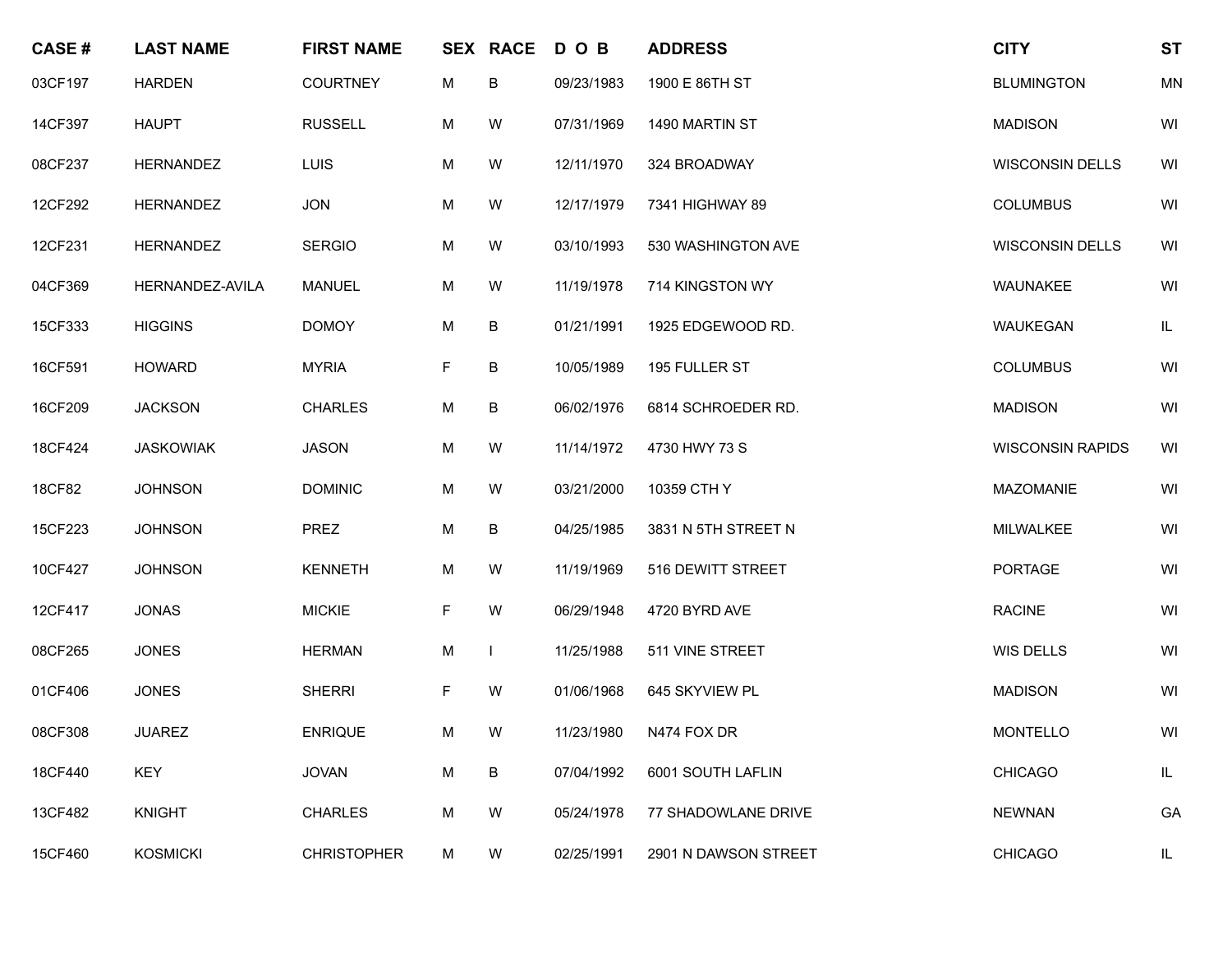| <b>CASE#</b> | <b>LAST NAME</b> | <b>FIRST NAME</b>  |   | <b>SEX RACE</b> | D O B      | <b>ADDRESS</b>                   | <b>CITY</b>         | <b>ST</b>                         |
|--------------|------------------|--------------------|---|-----------------|------------|----------------------------------|---------------------|-----------------------------------|
| 15CF36       | LANGE            | <b>HENRY</b>       | М | W               | 05/09/1965 | 231 SHERMAN                      | <b>ADAMS</b>        | WI                                |
| 17CF43       | LANGFORD         | <b>FERNANDO</b>    | M | B               | 10/27/1981 | 531 E CONANT                     | <b>PORTAGE</b>      | WI                                |
| 98CF312      | <b>LARKEE</b>    | <b>MARTY</b>       | М | W               | 04/20/1978 | 13007 FOX WAY TRAIL              | <b>RIVERVIEW</b>    | <b>FL</b>                         |
| 03CF196      | <b>LEE</b>       | <b>DELANO</b>      | М | W               | 07/19/1980 | 5200 W 102ND ST                  | <b>BLOOMINGTON</b>  | <b>MN</b>                         |
| 04CF175      | <b>LESIOW</b>    | <b>JACOB</b>       | M | W               | 01/29/1982 | 2216 220TH ST                    | <b>SAUK VILLAGE</b> | $\ensuremath{\mathsf{IL}}\xspace$ |
| 07CF294      | LIZAMA-VASQUEZ   | <b>ADAN</b>        | М | W               | 09/22/1979 | <b>BENSON RD</b>                 | <b>MADISON</b>      | WI                                |
| <b>12CF9</b> | <b>LOHR</b>      | <b>JAMES</b>       | М | W               | 04/22/1993 | N6534 FRANK DR                   | <b>MONTELLO</b>     | WI                                |
| 05CF164      | <b>LONG</b>      | <b>RANDY</b>       | M | W               | 09/26/1960 | 207 W COOK ST                    | <b>PORTAGE</b>      | WI                                |
| 17CF367      | <b>MALLETT</b>   | <b>TIMMY</b>       | М | W               | 04/11/1978 | 98 B MILL ROAD                   | <b>WIGGINS</b>      | <b>MS</b>                         |
| 08CF255      | <b>MANN</b>      | NATHANIEL          | М | W               | 11/10/1979 | 15354 NORTH 156TH LANE           | <b>SURPRISE</b>     | AZ                                |
| 06CF438      | MARTINEZ-MARCIAL | <b>PEDRO</b>       | M | W               | 02/02/1984 | W12365 HY 127                    | <b>PORTAGE</b>      | WI                                |
| 18CF191      | <b>MCCORD</b>    | <b>NATHAN</b>      | М | W               | 04/09/1999 | 271 DEY AVE                      | <b>CHEYENNE</b>     | WY                                |
| 18CF430      | <b>MCCRAY</b>    | <b>CHRISTOPHER</b> | M | B               | 10/24/1988 | 18930 RUTH STREET                | <b>MELVINDALE</b>   | MI                                |
| 14CF539      | <b>MCDONALD</b>  | <b>SHAWN</b>       | M | W               | 11/23/1980 | 6153 17TH STREET                 | <b>ZEPHYRHILLS</b>  | FL                                |
| 16CF134      | <b>MICKELSON</b> | <b>KYLE</b>        | М | B               | 06/21/1980 | 405 S BIRD ST                    | <b>SUN PRAIRIE</b>  | WI                                |
| 14CF420      | <b>MICKELSON</b> | <b>KYLE</b>        | М | B               | 06/21/1980 | 405 S BIRD ST                    | <b>SUN PRAIRIE</b>  | WI                                |
| 18CF380      | <b>MOJICA</b>    | <b>NELSON</b>      | M | $\cup$          |            | 10/04/1977  4912 W SCHOOL STREET | CHICAGO             | IL                                |
| <b>15CF6</b> | <b>MORRILL</b>   | <b>PHILLIP</b>     | M | W               | 05/10/1985 | 6027 SADDLE RIDGE                | <b>PORTAGE</b>      | WI                                |
| 19CF102      | <b>MORRIS</b>    | <b>ANTHONY</b>     | M | B               | 07/04/1980 | 49 N SYCAMORE LANE               | <b>GLENWOOD</b>     | IL                                |
| 18CF410      | <b>MORTON</b>    | <b>CLINT</b>       | M | W               | 06/14/1972 | 820 S MAIN ST                    | <b>POYNETTE</b>     | WI                                |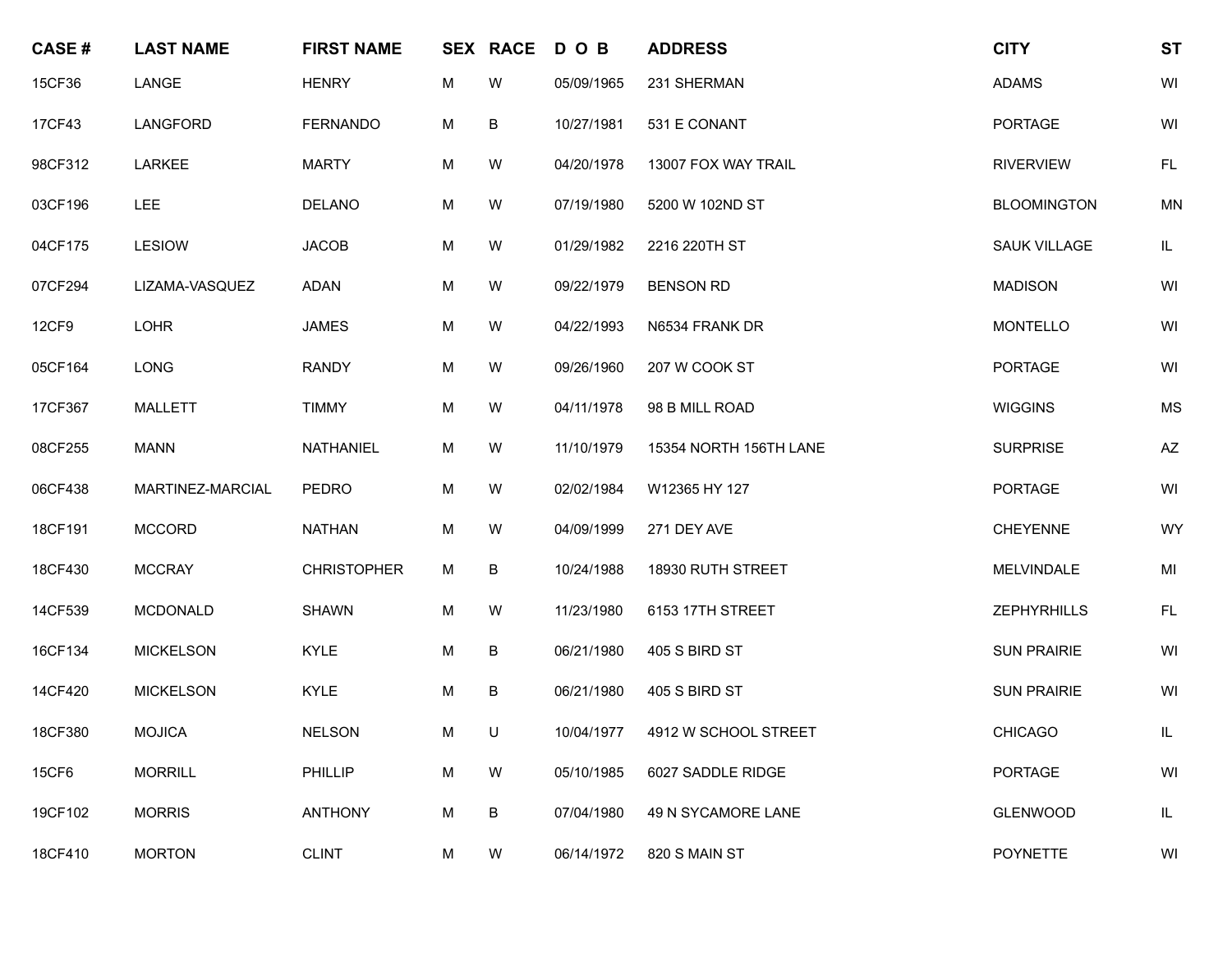| <b>CASE#</b> | <b>LAST NAME</b>  | <b>FIRST NAME</b> |   | <b>SEX RACE</b> | DOB        | <b>ADDRESS</b>          | <b>CITY</b>        | <b>ST</b> |
|--------------|-------------------|-------------------|---|-----------------|------------|-------------------------|--------------------|-----------|
| 04CF277      | <b>MURRAY</b>     | AMANDA            | F | W               | 07/02/1983 | 2234 SISKIYOU BLVD      | <b>ASGLAND</b>     | OR        |
| 07CF406      | <b>NGUYEN</b>     | SON               | M | A               | 07/26/1971 | 1355 N MOORE ROAD       | <b>CHATTANOOGA</b> | <b>TN</b> |
| 18CF60       | <b>NICHOLS</b>    | <b>SHON</b>       | M | В               | 06/21/1975 | 569 BERWICK DRIVE       | <b>SUN PRAIRIE</b> | WI        |
| 09CF489      | <b>NICKEL</b>     | <b>MARK</b>       | М | W               | 08/27/1978 | 7760 W MISSMAGGIE DRIVE | <b>HOMOSASSA</b>   | FL        |
| 18CF370      | <b>NOBLE</b>      | <b>CAHLEB</b>     | M | W               | 10/05/1995 | 3910 BEACON HILL DRIVE  | <b>JANESVILLE</b>  | WI        |
| 04CF43       | <b>NORIEGA</b>    | <b>CRYSTAL</b>    | F | W               | 07/20/1983 | 121 N HIGH ST           | <b>RANDOLPH</b>    | WI        |
| 03CF360      | <b>NOSOV</b>      | <b>DENIS</b>      | М | W               | 05/30/1983 | 90 FIELDSTONE DR        | WI DELLS           | WI        |
| 09CF435      | NUNEZ-CARDENAS    | <b>ADAN</b>       | M | W               | 11/19/1980 | 685 4TH STREET          | PRAIRIE DU SAC     | WI        |
| 18CF43       | <b>NYGAARD</b>    | <b>AUSTIN</b>     | M | W               | 11/11/1993 | 225 W NORTH STREET      | <b>DEFOREST</b>    | WI        |
| 17CF57       | <b>OPALEWSKI</b>  | <b>TERRY</b>      | M | W               | 10/04/1972 | 210 HILL STREET         | LODI               | WI        |
| 06CF203      | <b>OSTRANDER</b>  | <b>GREGORY</b>    | M | W               | 01/08/1988 | 310 E TOMLINSON ST      | <b>POYNETTE</b>    | WI        |
| 10CF305      | <b>OTTENBREIT</b> | <b>MATHEW</b>     | M | W               | 05/13/1987 | 1744 66 AVENUE SE       | CALGARY            | AB        |
| 06CF424      | <b>OZIA</b>       | <b>STEVEN</b>     | M | U               | 03/11/1977 | 1354 W 64TH STREET      | <b>CHICAGO</b>     | IL        |
| 16CF441      | <b>PARKER</b>     | ANDRE             | M | B               | 05/06/1979 | 1803 NEW PINERY ROAD    | <b>PORTAGE</b>     | WI        |
| 17CF94       | <b>PARKER</b>     | ANDRE             | M | B               | 05/06/1979 | 1803 NEW PINERY ROAD    | <b>PORTAGE</b>     | WI        |
| 17CF29       | <b>PARRISH</b>    | <b>KRISTIN</b>    | F | W               | 01/24/1981 | 207 SE 24TH AVENUE      | <b>PORTLAND</b>    | OR        |
| 15CF283      | PENDERGAST        | SEAN              | M | W               | 03/17/1972 | 304 W ONEIDA ST         | PORTAGE            | WI        |
| 10CF367      | <b>PERRY</b>      | <b>GREGORY</b>    | M | W               | 04/07/1956 | 512 SADDLE RDG          | <b>PORTAGE</b>     | WI        |
| 10CF366      | <b>PERRY</b>      | <b>GREGORY</b>    | M | W               | 04/07/1956 | 512 SADDLE RDG          | <b>PORTAGE</b>     | WI        |
| 07CF156      | <b>PETERS</b>     | <b>JENNIFER</b>   | F | W               | 01/11/1974 | 505 VINE ST             | WI DELLS           | WI        |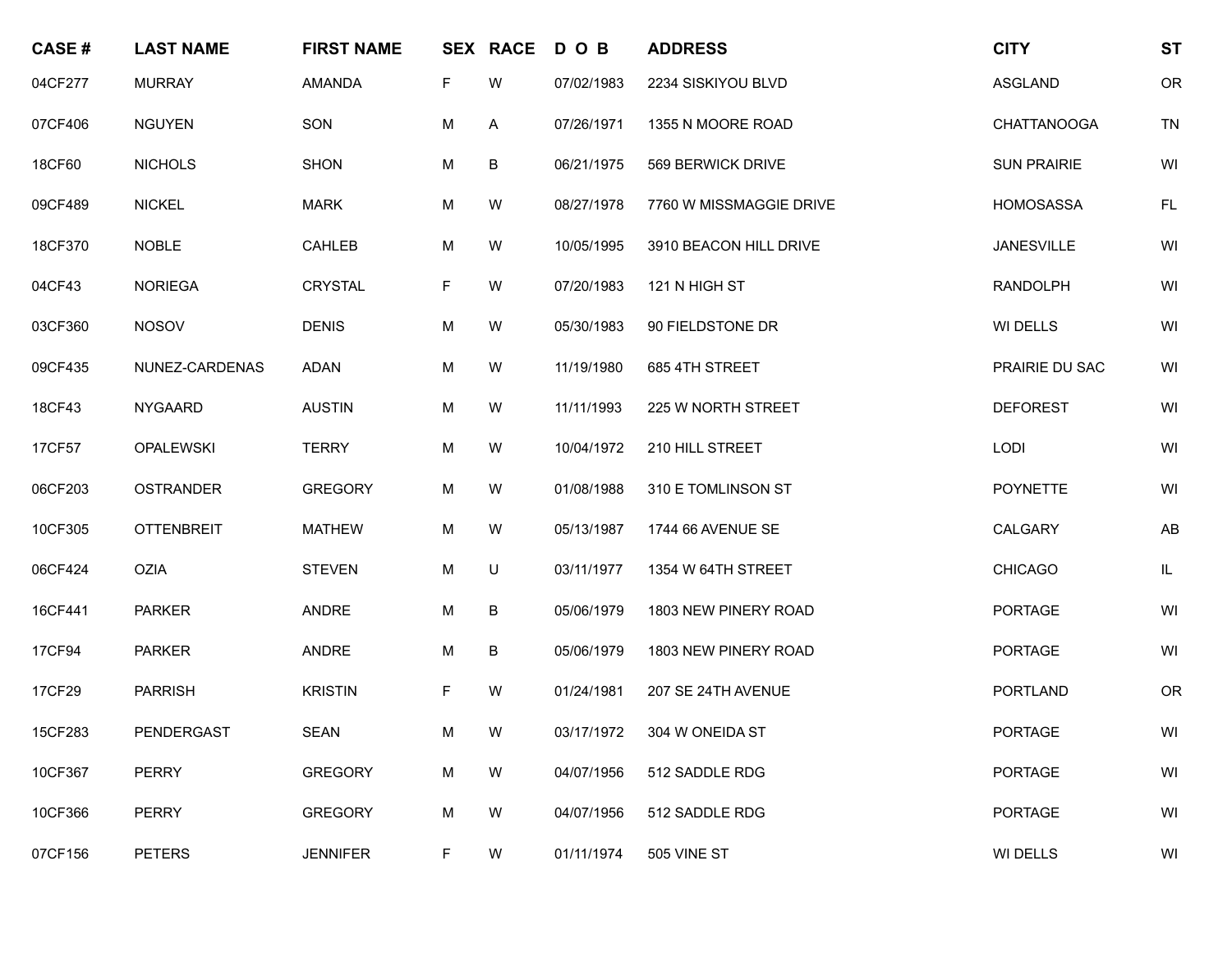| <b>CASE#</b>       | <b>LAST NAME</b>         | <b>FIRST NAME</b> |    | <b>SEX RACE</b> | DOB        | <b>ADDRESS</b>                                   | <b>CITY</b>            | <b>ST</b> |
|--------------------|--------------------------|-------------------|----|-----------------|------------|--------------------------------------------------|------------------------|-----------|
| 01CF441            | PFEIL                    | <b>RONALD</b>     | М  | W               | 02/19/1958 | 120 COLUMBIA AVE SE                              | ST CLOUD               | <b>MN</b> |
| 05CF222            | <b>PIERCE</b>            | <b>STEVEE</b>     | M  | W               | 11/11/1984 | 521 CHURCH ST                                    | <b>WISCONSIN DELLS</b> | WI        |
| 16CF542            | <b>PITTS</b>             | <b>NICHOLAS</b>   | M  | W               | 08/02/1995 | 239 LEITH WAY                                    | <b>CARY</b>            | $\sf IL$  |
| 09CF290            | <b>PORTER</b>            | <b>MARK</b>       | M  | W               | 05/23/1975 | 3440 HOLIDAY DRIVE                               | <b>ROCKFORD</b>        | $\sf IL$  |
| 13CF530            | <b>POWELL</b>            | <b>OTIS</b>       | M  | В               | 11/01/1985 | 110 SOUTH STREET                                 | WAUNAKEE               | WI        |
| 13CF57             | PUCHETA-MARTINEZ         | <b>TOMAS</b>      | M  | W               | 07/03/1983 | 610 HOWARD STREET                                | <b>PORTAGE</b>         | WI        |
| GR800GSFCF RAMIREZ |                          | <b>DAVID</b>      | M  | H               | 12/19/1976 | <b>W6867 CTH O</b>                               | <b>ENDEAVOR</b>        | WI        |
| 08CF307            | RAMIREZ-VASQUEZ          | <b>EZEQUIEL</b>   | M  | W               | 02/28/1988 | 2609 COUNTRY ROSE CT                             | <b>MADISON</b>         | WI        |
| 08CF38             | <b>RAMOS</b>             | <b>ROBERTO</b>    | M  | W               | 09/21/1965 | 419 ONEIDA ST.                                   | <b>BEAVER DAM</b>      | WI        |
| 19CF30             | <b>REARDON</b>           | KALEB             | M  | W               | 02/12/1997 | 970 MAIN STREET                                  | <b>CLYMAN</b>          | WI        |
| 17CF325            | <b>ROBERTSON</b>         | <b>RACHEL</b>     | F. | W               | 06/09/1981 | 903 MOORE ST                                     | <b>BARABOO</b>         | WI        |
| 03CF143            | RODRIGUEZ-BARRERA FELIPE |                   | M  | W               | 11/16/1982 |                                                  |                        |           |
| 15CF481            | <b>ROHN</b>              | <b>LORENZO</b>    | M  | В               | 08/26/1997 | 1107 8TH AVE SE                                  | <b>JAMESTOW</b>        | <b>ND</b> |
| 07CF236            | ROMERO-CRUZ              | <b>GENARO</b>     | M  | U               | 09/19/1959 | 324 BROADWAY COLOTIAN MEXICAN RESTAURAN WI DELLS |                        | WI        |
| 12CF105            | <b>ROTZOLL</b>           | <b>BRITTANY</b>   | F. | W               | 02/22/1989 | 206 DANBERY CT                                   | <b>DEFOREST</b>        | WI        |
| 18CF371            | <b>SABIN</b>             | <b>JESSE</b>      | M  | W               | 11/23/1982 | 1100 CHRISTMAS TREE LN                           | <b>PEARCE</b>          | AZ        |
| 11CF487            | SADOWSKI                 | <b>STEPHEN</b>    | M  | W               | 07/27/1979 | 205 LOWVILLE ROAD                                | <b>RIO</b>             | WI        |
| 07CF207            | SANCHEZ                  | <b>JOSUE</b>      | М  | W               | 09/04/1981 | 105 SANBORN ST                                   | PARDEEVILLE            | WI        |
| 07CF282            | SANCHEZ                  | <b>JOSUE</b>      | M  | W               | 09/04/1981 | 105 SANBORN ST                                   | PARDEEVILLE            | WI        |
| 06CF482            | SANCHEZ-VILCA            | <b>ERICK</b>      | M  | W               | 11/11/1983 | 932 IOWA AVENUE                                  | <b>WISCONSIN DELLS</b> | WI        |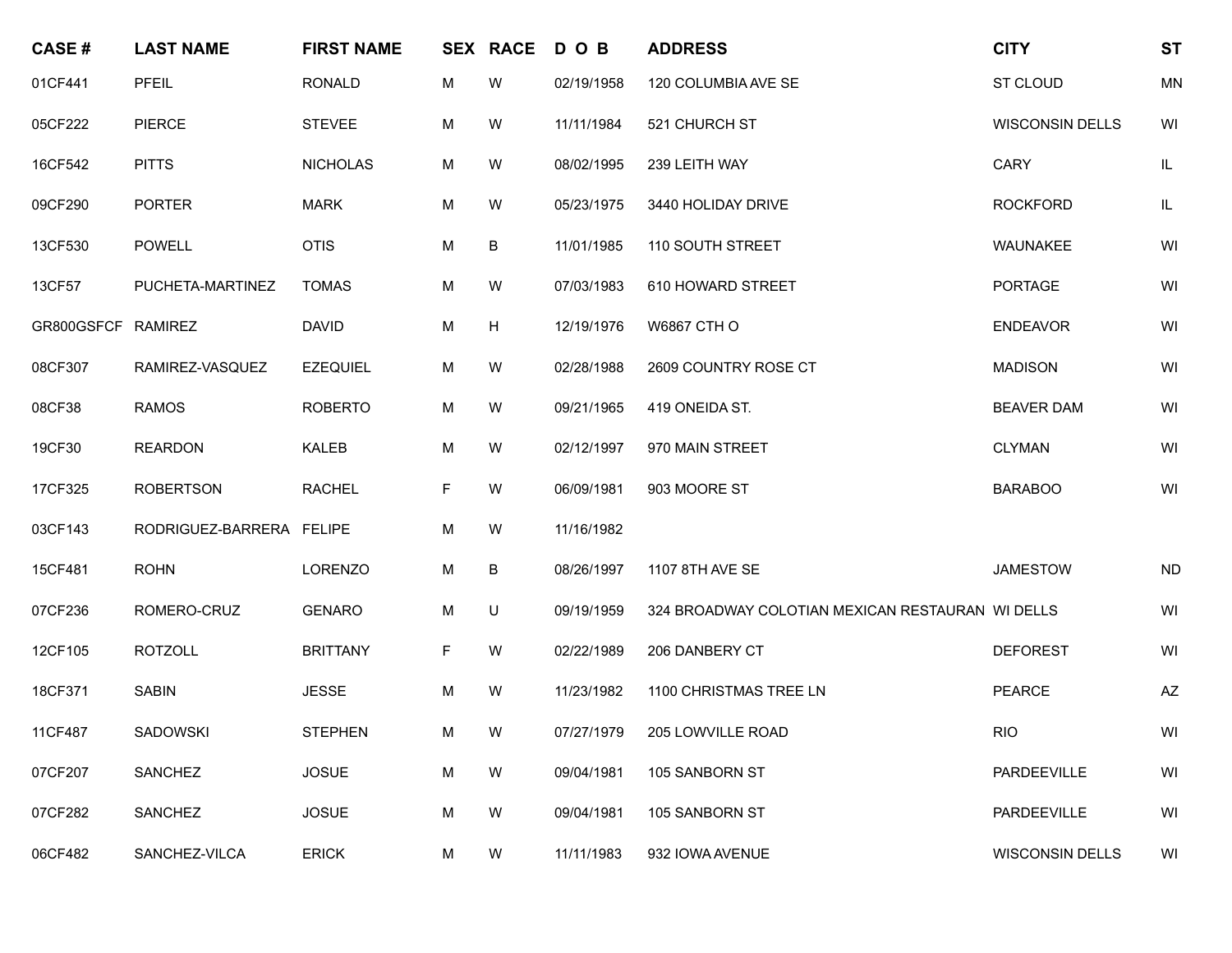| <b>CASE#</b> | <b>LAST NAME</b>        | <b>FIRST NAME</b>  |    | <b>SEX RACE</b> | DOB        | <b>ADDRESS</b>         | <b>CITY</b>            | <b>ST</b> |
|--------------|-------------------------|--------------------|----|-----------------|------------|------------------------|------------------------|-----------|
| 18CF534      | <b>SMITH</b>            | <b>JOHNNY</b>      | М  | P               | 06/09/1980 | 1006 ADAM STREET       | <b>PORTAGE</b>         | WI        |
| 04CF17       | <b>STORBAKKEN</b>       | <b>SHAWN</b>       | M  | W               | 12/15/1975 | 333 E OLD HWY 16       | <b>RIO</b>             | WI        |
| 99CF323      | <b>STRAIT</b>           | WILLIAM            | М  | W               | 07/14/1977 | 1703 S CHICAGO ST      | <b>JOLIET</b>          | IL        |
| 05CF115      | SWANSON                 | <b>DANIEL</b>      | М  | W               | 11/16/1967 | 628 WATERLOO ST        | <b>COLUMBUS</b>        | WI        |
| 18CF118      | <b>SYVRUD</b>           | <b>RONALD</b>      | M  | W               | 03/04/1958 | N6548 US HIGHWAY 51    | <b>PORTAGE</b>         | WI        |
| 07CF458      | <b>TATAJE RAMIREZ</b>   | <b>EDGARDO</b>     | М  | W               | 01/31/1972 | 2317A S STOUGHTON RD   | <b>MADISON</b>         | WI        |
| 15CF82       | <b>TELLEZ PEREZ</b>     | <b>ANTONIO</b>     | М  | W               | 05/10/1978 | 78 PORTAGE DR.         | <b>WISCONSIN DELLS</b> | WI        |
| 12CF79       | <b>TREPISH</b>          | <b>JEFFERY</b>     | M  | W               | 10/05/1972 | 70 LAKERIDGE STREET    | <b>LAKE DALLAS</b>     | <b>TX</b> |
| 15CF93       | <b>TUCKER</b>           | <b>LOUISE</b>      | F  |                 | 03/31/1991 | 325 8TH AVENUE         | SOUTH ST PAUL          | <b>MN</b> |
| 06CF250      | <b>USECHE</b>           | <b>GEOFFREY</b>    | М  | W               | 07/20/1974 | 56 GAMMON ROAD         | <b>MADISON</b>         |           |
| 03CF389      | <b>VASSILIEV</b>        | <b>ARSENY</b>      | M  | W               | 01/03/1984 | 410 VINE ST            | WI DELLS               | WI        |
| 03CF390      | VASSILIEV               | <b>ARSENY</b>      | M  | W               | 01/03/1984 | 410 VINE ST            | WI DELLS               | WI        |
| 19CF153      | <b>VISETHSOUNETHONE</b> | SOUDCHAI           | M  | A               | 09/20/1980 | 1300 BLACKHAWK TRAIL   | <b>WAUKESHA</b>        | WI        |
| 15CF340      | <b>VOIGTS</b>           | <b>RYAN</b>        | M  | W               | 11/20/1975 | 505 VINE STREET        | <b>WISCONSIN DELLS</b> | WI        |
| 09CF359      | <b>WALKER</b>           | <b>CHRISTOPHER</b> | М  | W               | 11/09/1984 | 437 W MILLS ST.        | <b>COLUMBUS</b>        | WI        |
| 10CF377      | <b>WARNER</b>           | <b>RAYMOND</b>     | М  | W               | 07/16/1986 | 555 FUR DRIVE          | <b>WISCONSIN DELLS</b> | WI        |
| 07CF447      | WELCH                   | JAMIE              | F. | W               | 12/04/1976 | 207 W WISCONSIN STREET | PORTAGE                | WI        |
| 18CF449      | <b>WERTS</b>            | <b>GLENN</b>       |    | P               | 05/09/1954 | 611 S 19TH AVENUE      | YAKIMA                 | <b>WA</b> |
| 08CF258      | WHEELER                 | <b>BRIAN</b>       | M  | W               | 03/07/1978 | 2300 SCHULTZ ST        | <b>PORTAGE</b>         | WI        |
| 14CF540      | <b>WILLIAMS</b>         | <b>JOSHUA</b>      | M  | B               | 05/19/1990 | 7022 SOUTH SHORE DRIVE | <b>CHICAGO</b>         | IL        |